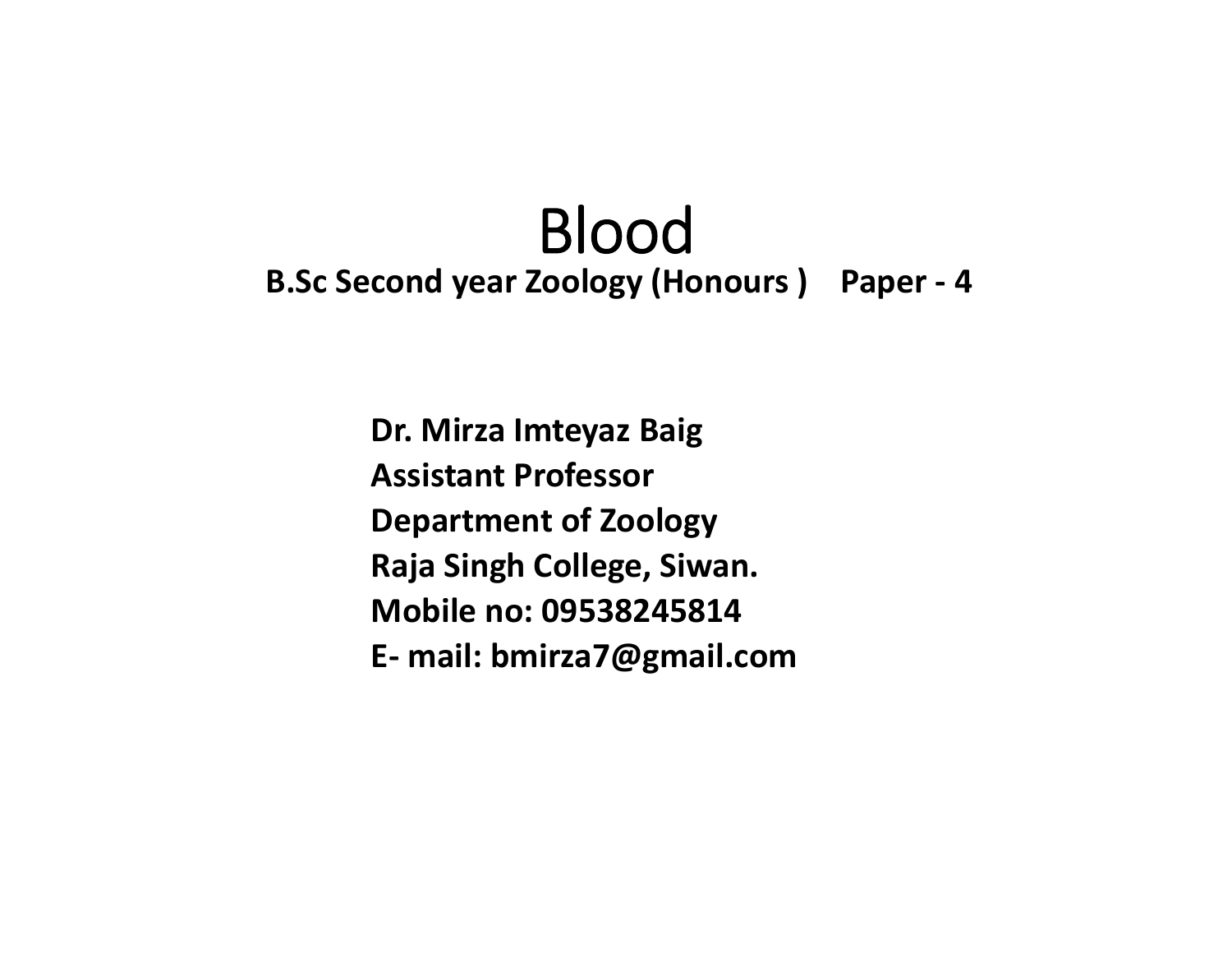## *Blood*

## *Functions of blood*

*1.Transportation:* oxygen, nutrients, wastes, carbon dioxide and hormones.

*2. Defense:* against invasion by pathogens.

*3. Regulatory functions:* body temperature, water‐salt balance and body pH.

## *Composition of blood*

Blood is a fluid connective tissue

- **1. Formed elements (45%):** produced in red bone marrow
	- I. Red blood cells/erythrocytes (RBC)
	- II. White blood cells/leukocytes (WBC)
	- III. Platelets

#### **2. Plasma (55%):**

- I. 91% water
- II. 9% salts (ions) and organic molecules.

Plasma proteins are the most abundant molecules.

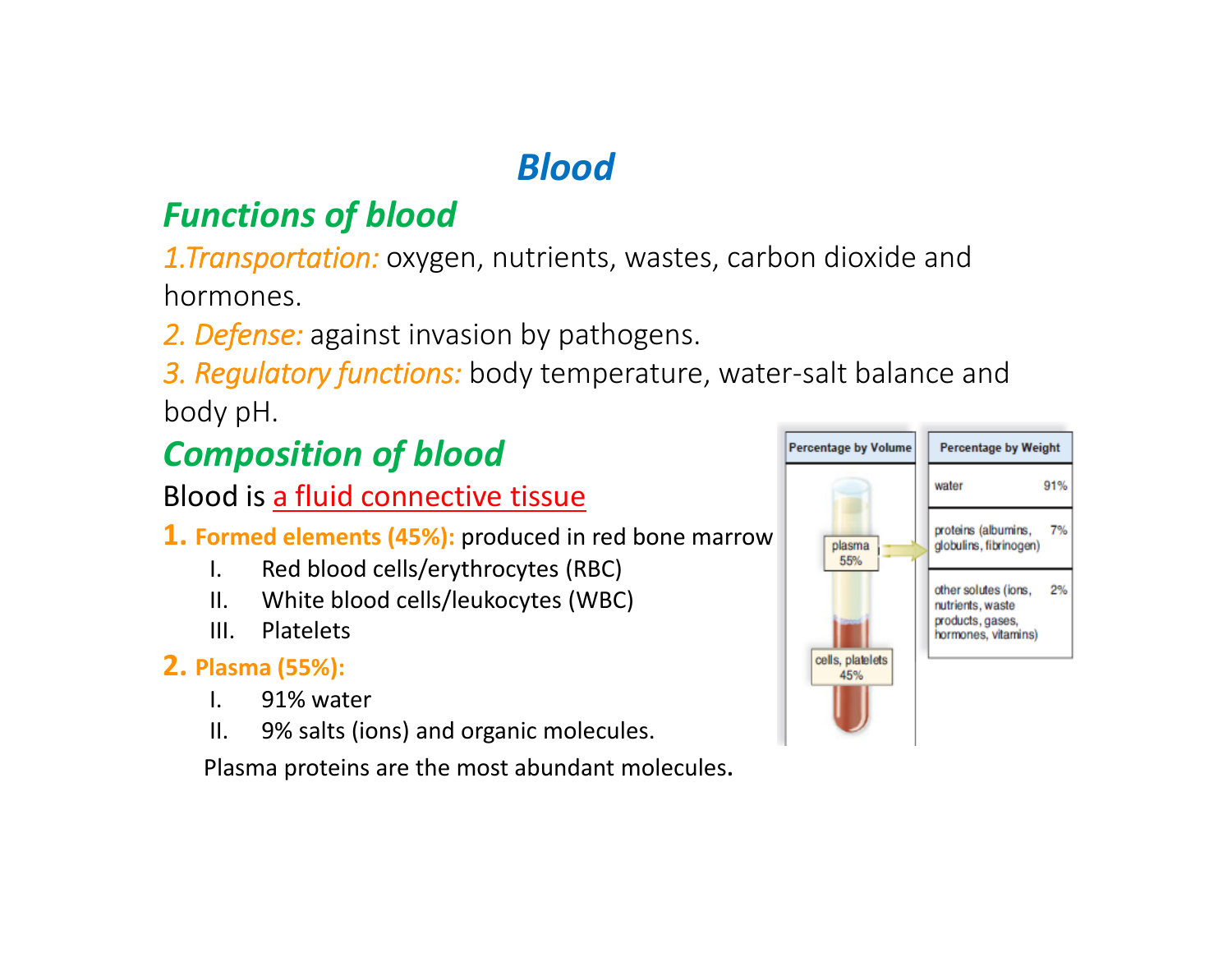Three major types of plasma proteins are

- **1. Albumins** are the most abundant plasma proteins and contribute most to plasma's osmotic pressure.
- $\triangleright$  They also combine with and help transport other organic molecules.
- **2. Globulins** are of three types called alpha, beta, and gamma globulins.
- $\triangleright$  Alpha and beta globulins also combine with and help transport substances in the blood such as hormones, cholesterol, and iron.
- ▶ Gamma globulins are also known as antibodies and are produced by white blood cells called lymphocytes, not by the liver. Gamma globulins are important in fighting disease‐ causing pathogens.
- **3. Fibrinogen** is an inactive plasma protein. Once activated, fibrinogen forms <sup>a</sup> blood clot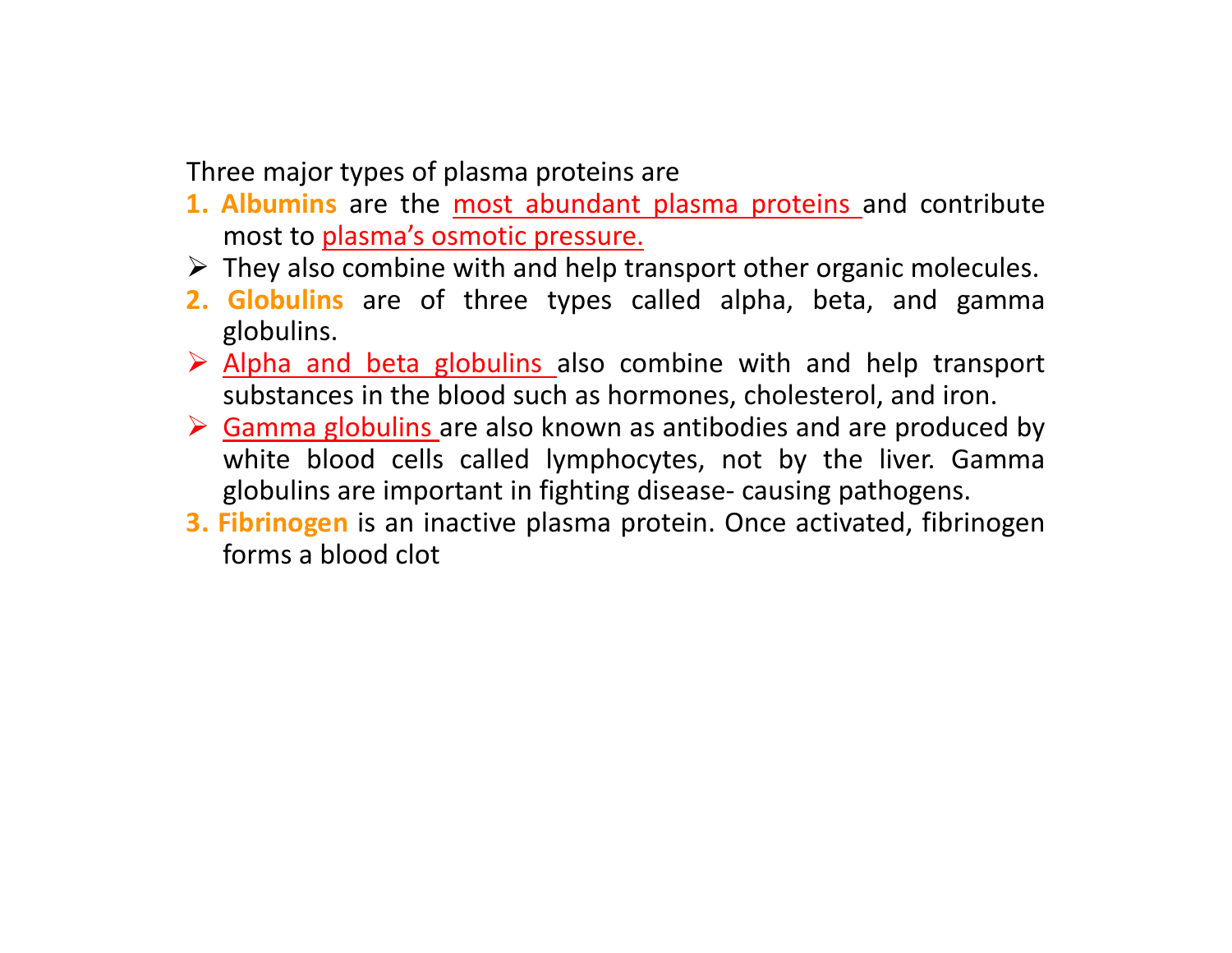#### Where do the formed elements come from and what are they?

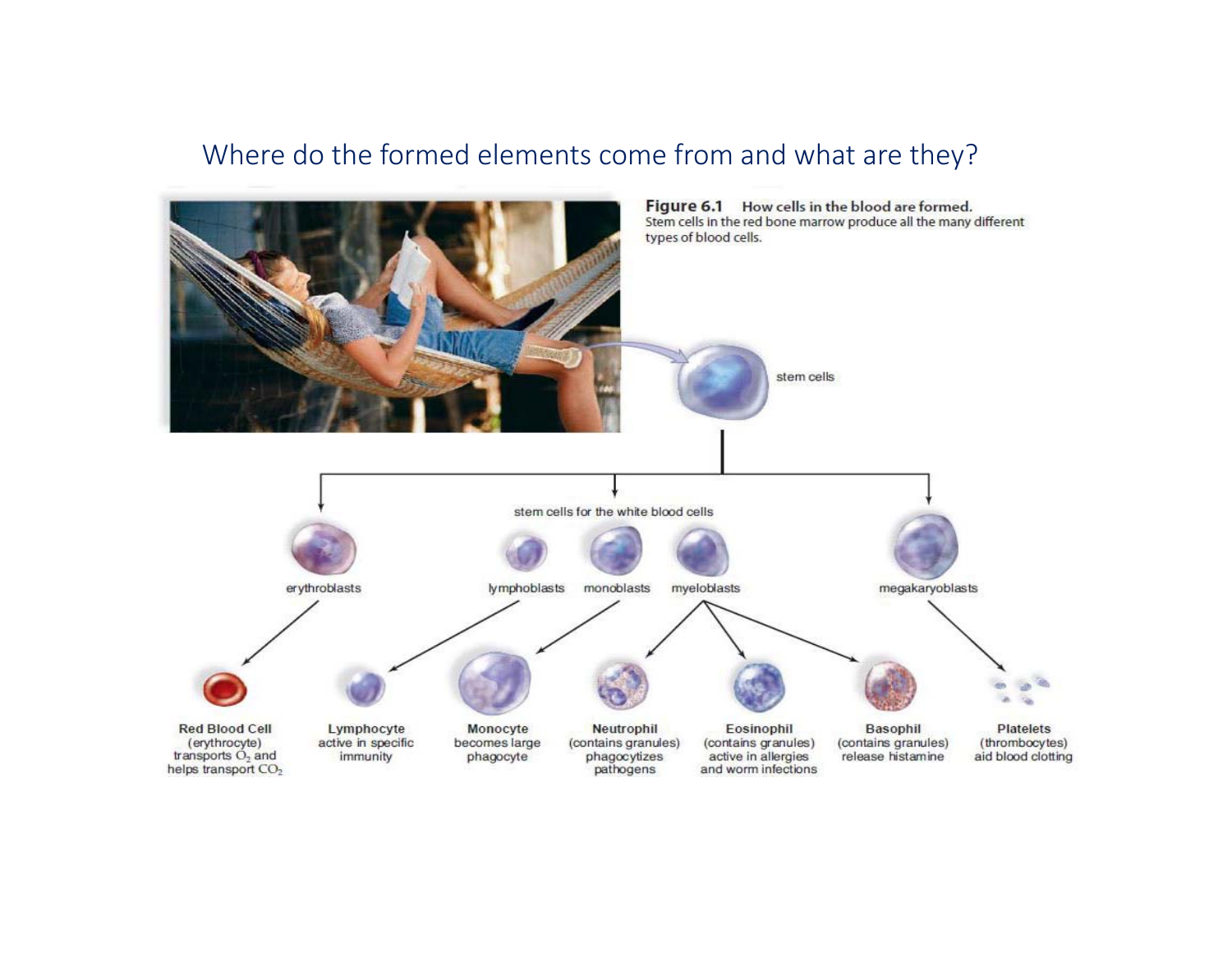### Red blood cells and transport of oxygen *How Red Blood Cells Carry Oxygen*

- RBC are also know as *Erythrocytes.*
- $\triangleright$  Lack a nucleus and few organelles, biconcave shape increases surface area and <u>4 to 6 million RBCs per mm<sup>3</sup> of whole blood</u>.
- > Each RBC contain about 280 million hemoglobin molecules that bind 4 molecules of O 2 each to make *oxyhemoglobin*.
- $\triangleright$  This same hemoglobin interact with CO<sub>2</sub> and makes carboxyhemoglobin (*carbaminohemoglobin*).



Figure 6.3 Red blood cells and the structure of hemoglobin.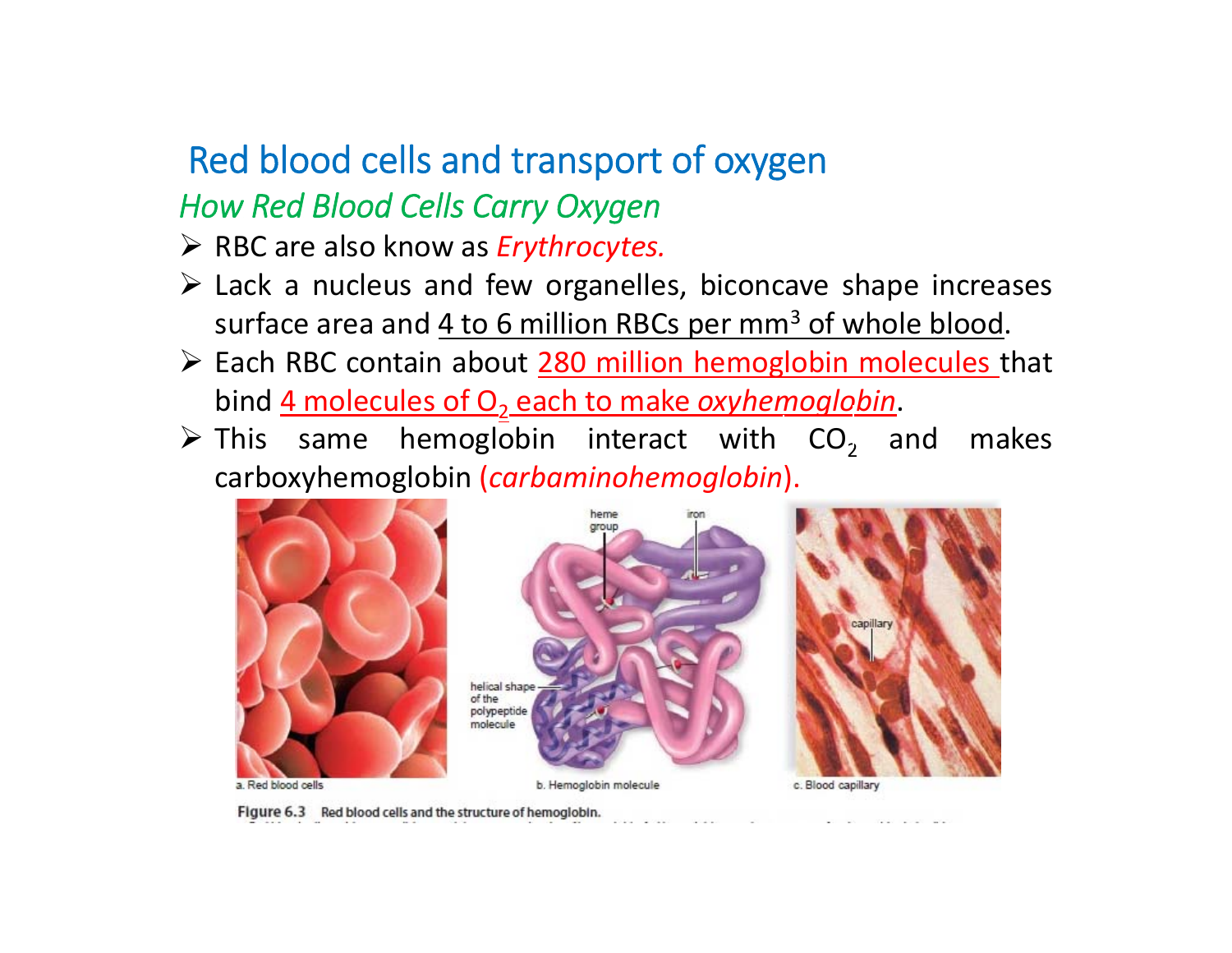#### *How Red Blood Cells Help transport Carbon Dioxide*

 $\geq$  68% as a bicarbonate ion in the plasma (this conversion takes

| place in RBC's) |        |  | $CO_2 + H_2O \rightleftharpoons H_2CO_3 \rightleftharpoons H^+ + HCO_3^-$ |         |  |
|-----------------|--------|--|---------------------------------------------------------------------------|---------|--|
|                 | carbon |  | water carbonic hydrogen bicarbonate                                       |         |  |
|                 | dixide |  | acid                                                                      | ion ion |  |

25% in red blood cells with hemoglobin as *Carbaminohemoglobin.*  $\ge$  7% as carbon dioxide in the plasma.

#### *Red Blood Cells are Produced in Bone Marrow*

- $\triangleright$  Produced in the red bone marrow and *lifespan* of about  $120$ days.
- > When they age, red blood cells are phagocytized by white blood <u>cells</u> called macrophages in the liver and spleen.
- Erythropoietin (EPO) is released by kidney cells and moves to red marrow when oxygen levels are low which stimulate the stem cell in the bone marrow to produce more RBCs.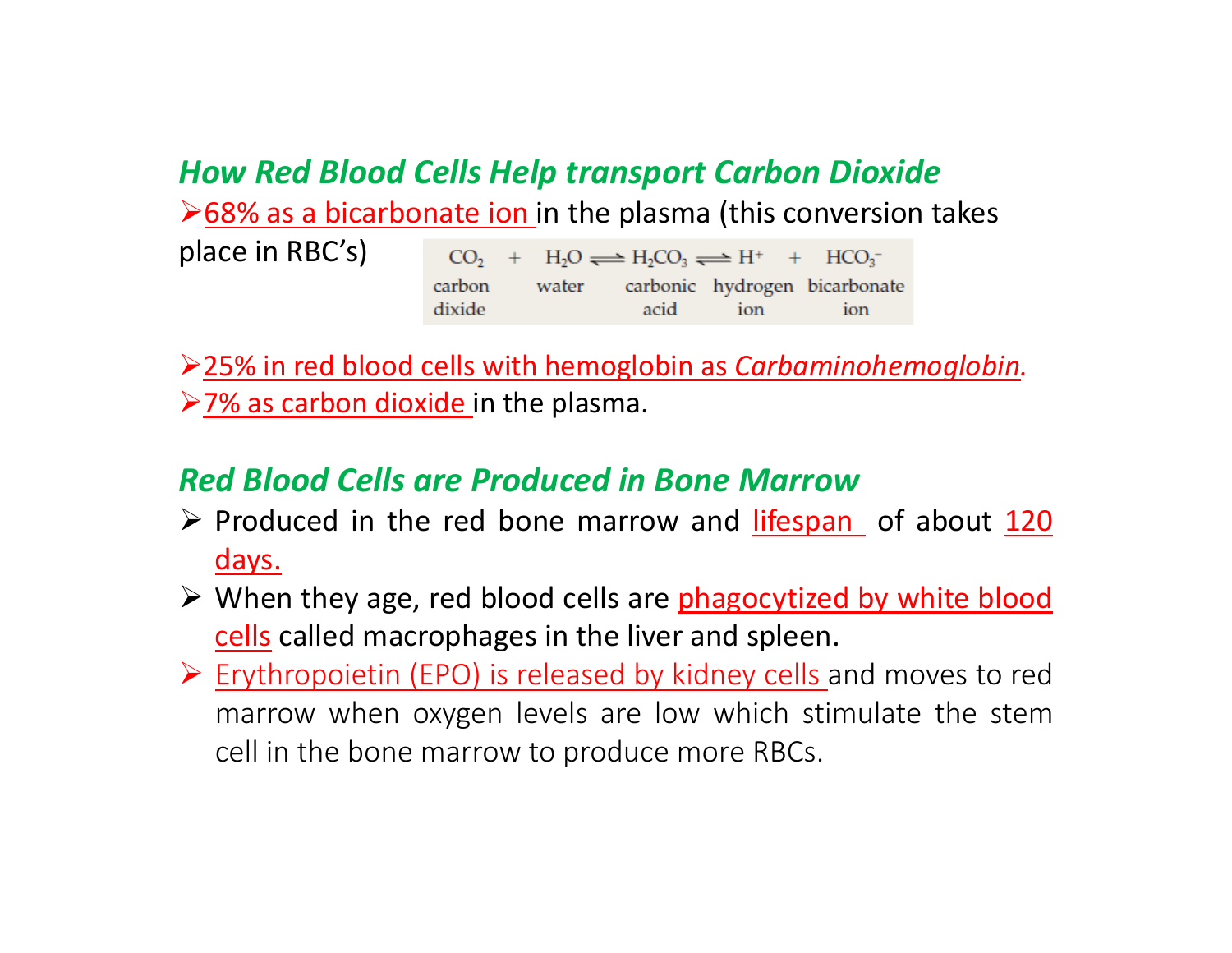#### *How Red Blood Cells Help transport Carbon Dioxide*

 $\geq 68\%$  as a bicarbonate ion in the plasma (this conversion takes

| place in RBC's) |                  |  | $CO_2 + H_2O \rightleftharpoons H_2CO_3 \rightleftharpoons H^+ + HCO_3^-$ |         |  |
|-----------------|------------------|--|---------------------------------------------------------------------------|---------|--|
|                 | carbon<br>dixide |  | water carbonic hydrogen bicarbonate<br>acid                               | ion ion |  |

25% in red blood cells with hemoglobin as *Carbaminohemoglob‐ in.*

 $\geq$ 7% as carbon dioxide in the plasma.

#### *Red Blood Cells are Produced in Bone Marrow*

- $\triangleright$  Produced in the red bone marrow and lifespan of about 120 days.
- $\triangleright$  When they age, red blood cells are phagocytized by white blood cells (macrophages) in the liver and spleen.
- Erythropoietin (EPO) is released by kidney cells and moves to red marrow when oxygen levels are low which stimulate the stem cell in the bone marrow to produce more RBCs.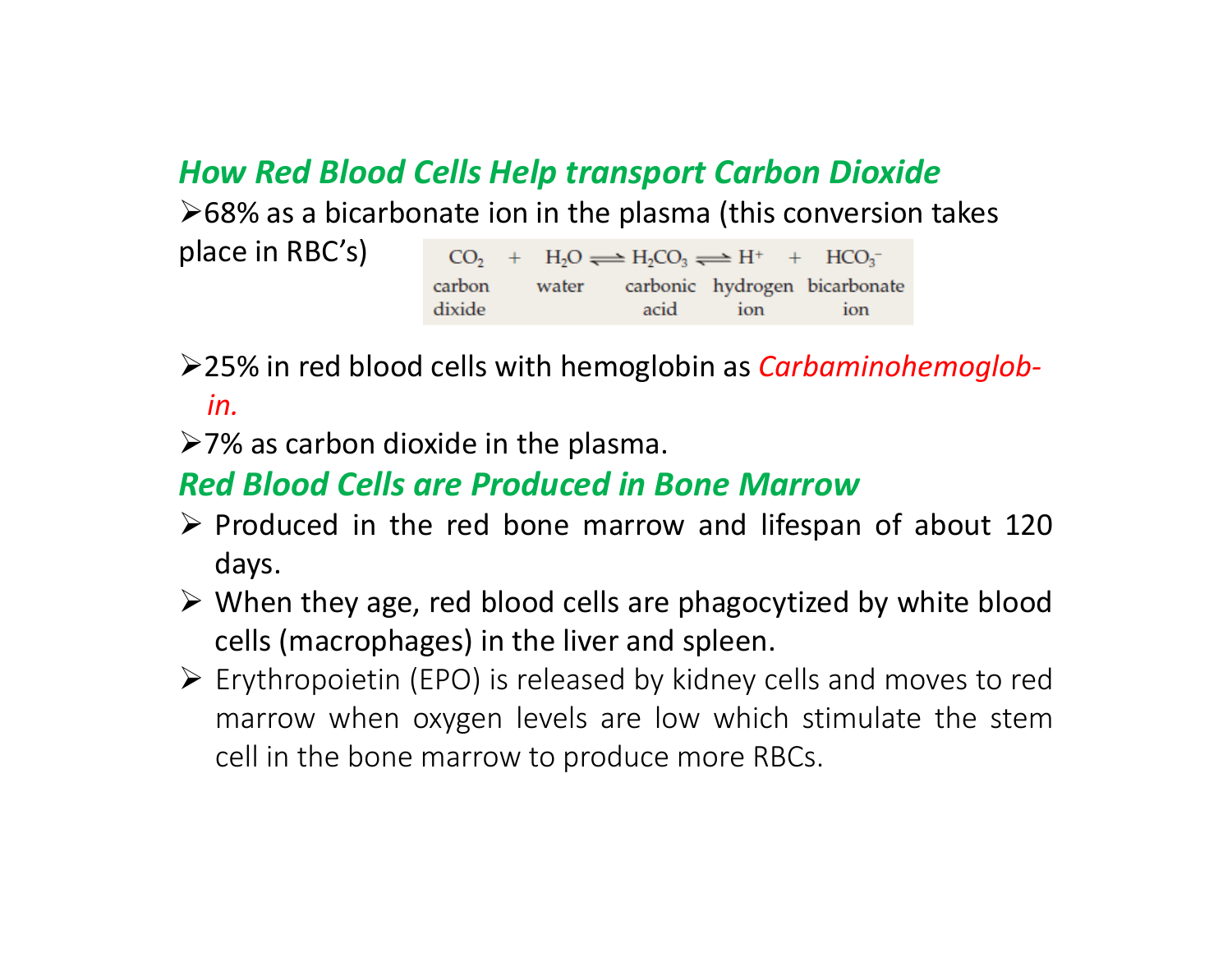#### *Disorders involving Red Blood Cell's*

1. Anemia – a condition from too few RBC's or hemoglobin that causes a rundown feeling.

2. Sickle-cell anemia – genetic disease that causes RBC's to be sickle shaped that tend to rupture.

3. Hemolytic disease of the newborn – a condition with incompatible blood types that leads to rupturing of blood cells in a baby before and continuing after birth.

### *White blood cells and defense against disease*

WBC's derived from red bone marrow and Large blood cells that have a nucleus. Its Production is regulated by colony-stimulating factor (CSF).

 $\triangleright$  There are about  $5,000-11,000$  per mm<sup>3</sup> of blood.

> They can be found in the blood as well as in tissues.

They fight infection and an important part of the immune system some live days and others live months or years.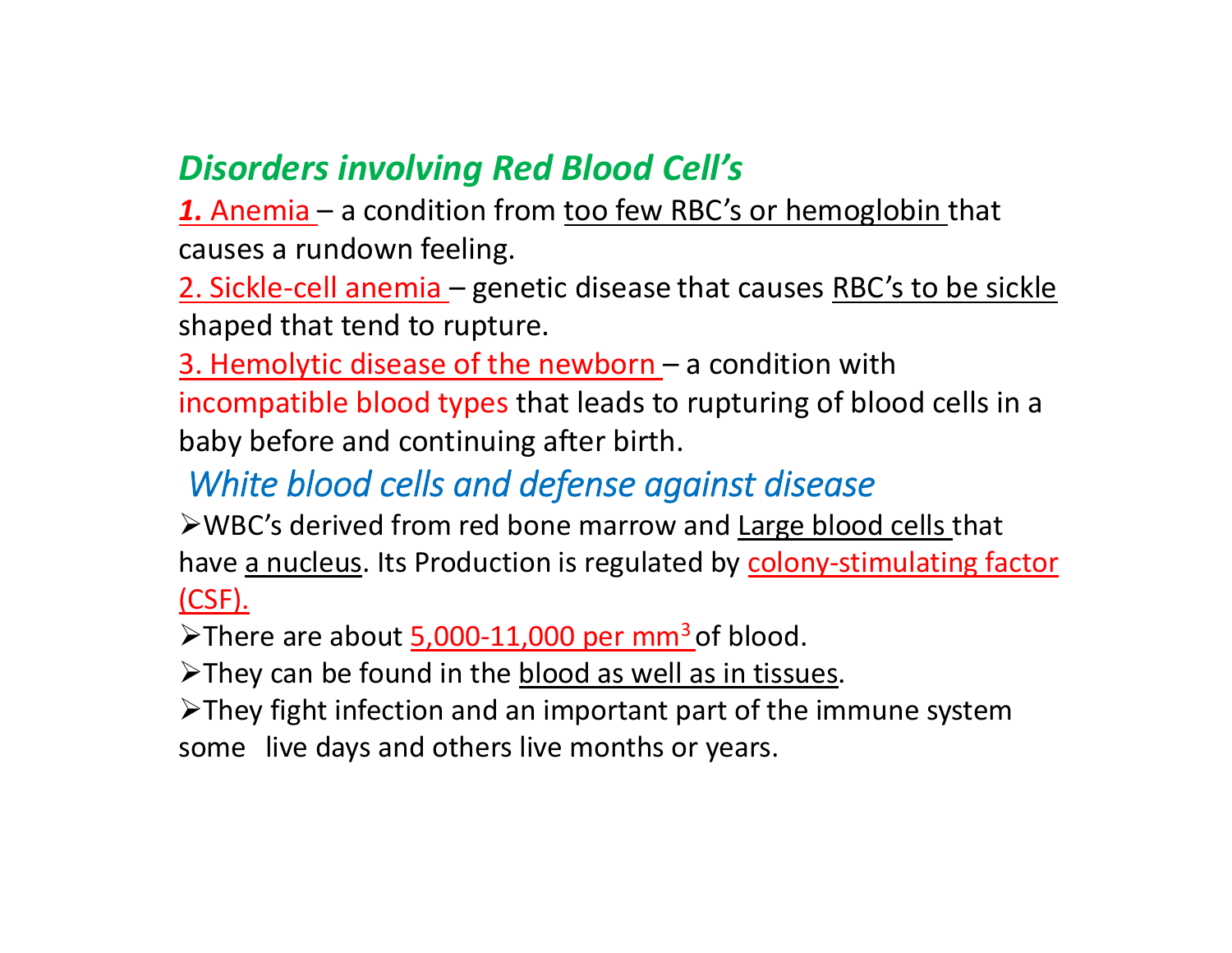## Types of White Blood Cells

a. Granular – contain noticeable granules, lobed nuclei

- 1. Eosinophil
- 2. Basophil
- 3. Neutrophil

b. Agranular – no granules, nonlobed nuclei

- 1. Lymphocyte
- 2. Monocyte

#### *a. Granular WBCs*

- *1. Neutrophils*
- $\triangleright$  About 50-70% of all WBC's.
- $\triangleright$  Contain a multilobed nucleus.
- $\triangleright$  Upon infection they move out of circulation into tissues to phagocytosis to engulf pathogens



**Figure 6.5** Some examples of white blood cells. Neutrophils, eosinophils, and basophils are granular leukocytes. Lymphocytes and monocytes have few, if any, granules (agranular).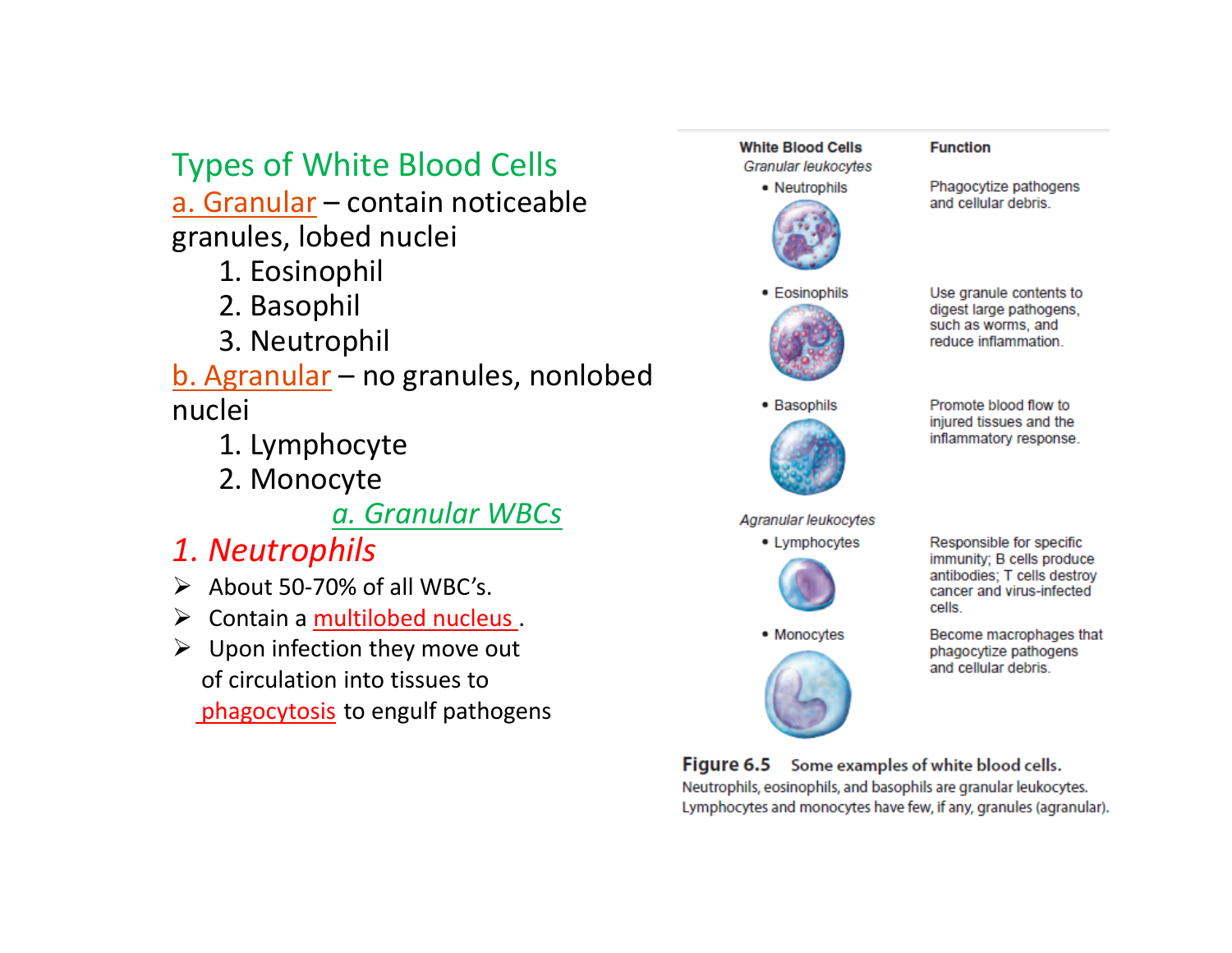#### *2. Eosinophils*

- $\triangleright$  Small percentage of WBC's.
- $\triangleright$  Contain a bilobed nucleus.
- $\triangleright$  Many large granules function in large parasitic infections and play <sup>a</sup> role in allergies .
- *3. Basophil*
- $\triangleright$  Small percentage of WBC's.
- ▶ Contain a U-shaped or lobed nucleus.
- > Release histamine related to allergic reaction.
- *b. Agranular WBCs*
- *1. Lymphocyte*
- $\triangleright$  About 25-35% of all WBC's.
- $\triangleright$  Large nucleus that takes up most of the  $\mathbf{r}_{\text{trans}}$
- $\triangleright$  Develop into **B** and T cells that are importune  $\mathbf{B}$  and immune system. enter body tissues.

# blood capillary white blood cell connectivetissue

#### *2. Monocyte*

- ▶ Relatively uncommon. They are Largest WBC with horseshoe-shaped nucleus.
- ➤ Take residence in tissues and develop into macrophages.
- $\blacktriangleright$ Macrophages use phagocytosis to engulf pathogens.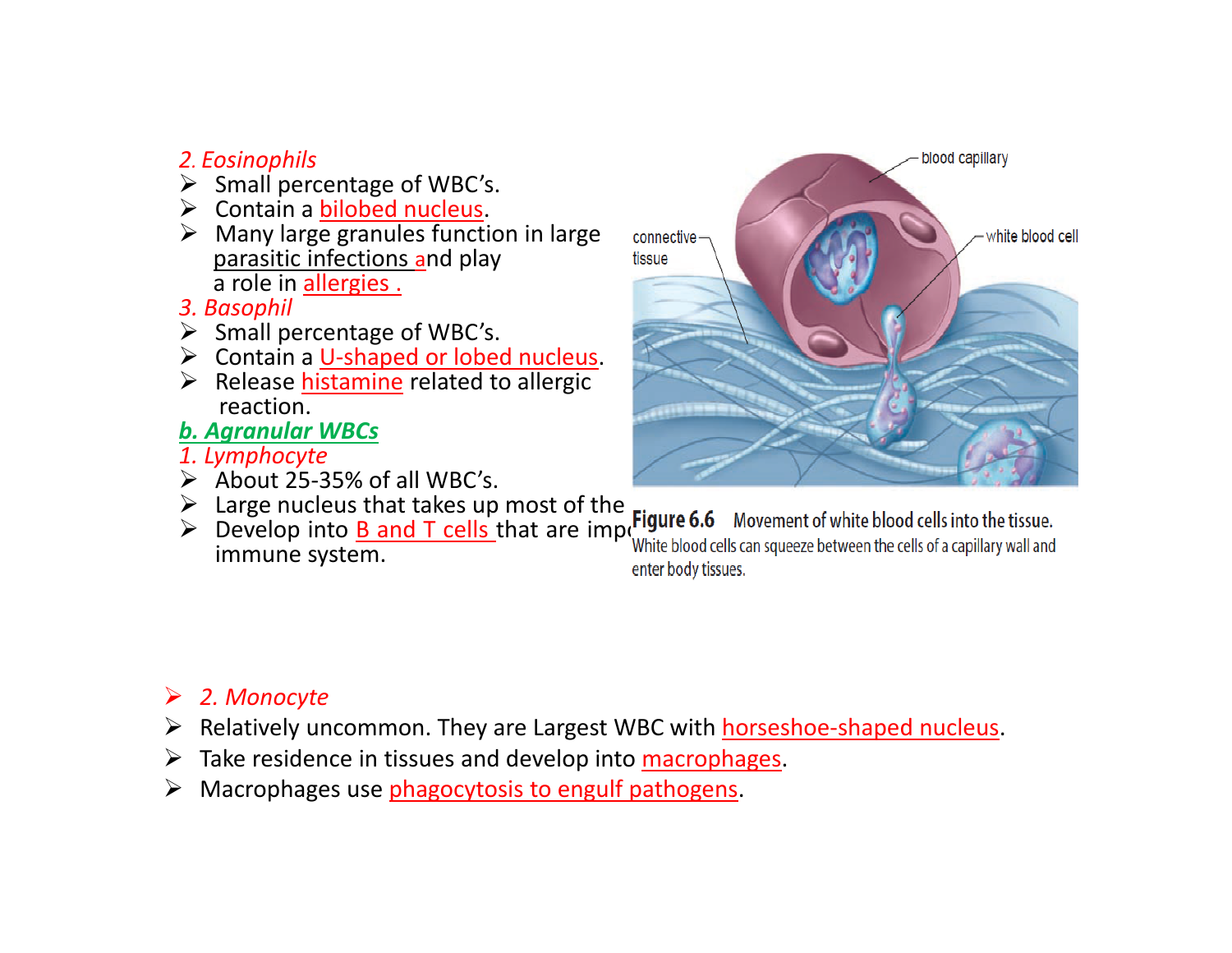#### *Disorders Involving White Blood Cells*

- 1. Severe combined immunodeficiency disease (SCID) an inherited disease in which stem cells of WBC's lack an enzyme that allows them to fight any infection.
- 2. Leukemia groups of cancers that affect white blood cells in which cells proliferate without control.
- 3<u>. Infectious mononucleosis</u> also known as the "kissing disease " occurs when the **Epstein-Barr virus (EBV) infects lymphocytes** resulting in fatigue, sore throat and swollen lymph nodes.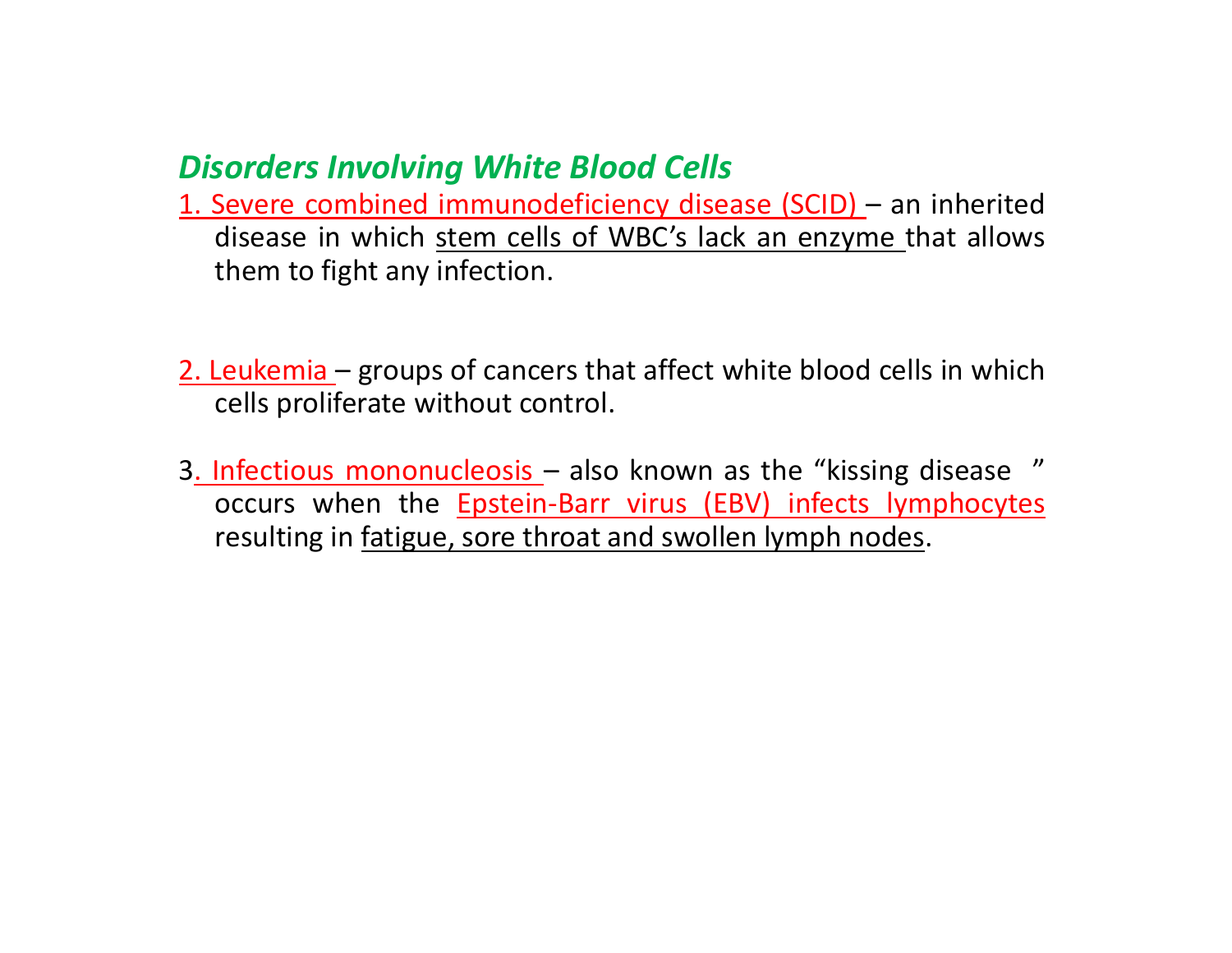#### *Platelets and Blood Clotting*

#### *Platelets*

- $\triangleright$  Platelets are made of fragments of large cells called megakaryocytes made in the red bone marrow.
- $\triangleright$  About 200 billion are produced per day.
- $\triangleright$  They function in **blood** clotting.
- $\triangleright$  Blood proteins named thrombin, prothrombin and fibrinogen are important for blood clotting by leading to fibrin threads that catch RBC's.
- $\triangleright$  <u>Vitamin K</u> is necessary for the production of prothrombin.





3. Platelets and damaged tissue cells release prothrombin activator, which initiates a cascade of enzymatic reactions.







a. Blood-clotting process



b. Blood clot

4,400×

Figure 6.7 The steps in the formation of a blood clot. a. Platelets and damaged tissue cells release prothrombin activator, which acts on prothrombin in the presence of Ca<sup>2+</sup> (calcium ions) to produce thrombin. Thrombin acts on fibrinogen in the presence of  $Ca^{2+}$  to form fibrin threads. b. A scanning electron micrograph of a blood clot shows red blood cells caught in the fibrin threads.